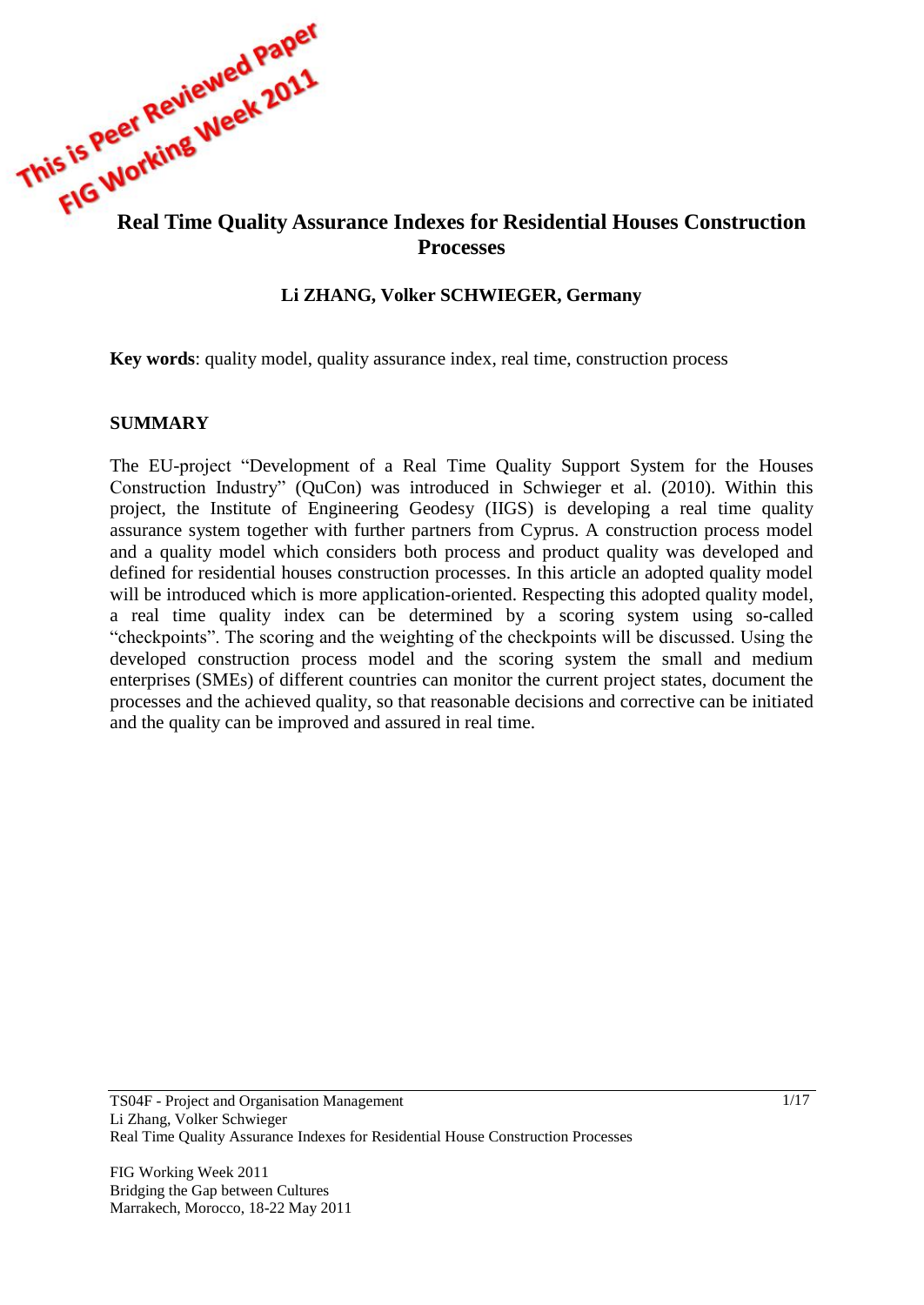# **Real Time Quality Assurance Indexes for Residential Houses Construction Processes**

# **Li ZHANG, Volker SCHWIEGER, Germany**

# **1. INTRODUCTION**

In the construction industry everyone is well aware that quality control gets more and more important, because inefficient or lack of quality management or quality assurance leads to needless time and money consumption. There are nowadays numerous researches on the improvement of construction processes, which deals indirectly with the topic "quality". For example, new technologies were integrated into the construction process to monitor the process and enhance the communication among the participants.

Within the EU-project "Development of a Real Time Quality Support System for the Houses Construction Industry"(QuCon), the improvement and the assurance of the quality in construction process is realized by using a quality model. The quality model is part of the quality management concept and improves the quality directly throughout the process. In Schwieger et al. (2010) a quality model was developed and defined for residential house construction which takes both process and product quality into account. Besides, the construction process for residential house construction is modeled by means of flow charts, in which the relationships among processes and task groups were included. Those flow charts help the project manager to coordinate the whole construction process. For more information about the project QuCon, the quality model and the construction process model for residential house construction are referred to Schwieger et al. (2010), Cornet (2010) and QuCon (2010d).

In this article, the quality model is improved to match the requirements of the users at first. The focus is on the algorithms for the determination of a real time quality index and this is realized by a scorings system which is developed with respect to the adopted quality model.

# **2. QUALITY CONTROL IN CONSTRUCTION**

# **2.1 Existing Quality Control Systems in Construction Process**

According to DIN EN ISO 9000, quality is defined as "degree to which a set of inherent characteristics fulfils requirements". Concretely, the quality in the construction industry is the fulfillment of requirements of construction product and process. Many projects are doing research on the modeling and monitoring of the process. For instance, in the project "BauKom" (BauKom 2010), the description of the processes is done by means of workflow, which shows dependencies among the processes and task groups and serves as a model. In this way, the coordination among the related participants can be improved. In Kim et al. (2008) and Leung et al. (2008), it was introduced that new technologies are integrated into the construction process. Such as the PDA, wireless network, web based collaborative platform, information management are exerted in the construction process to collect the data of defects on site and transfer the information to the office in real time. In such a way, the

TS04F - Project and Organisation Management Li Zhang, Volker Schwieger Real Time Quality Assurance Indexes for Residential House Construction Processes

FIG Working Week 2011 Bridging the Gap between Cultures Marrakech, Morocco, 18-22 May 2011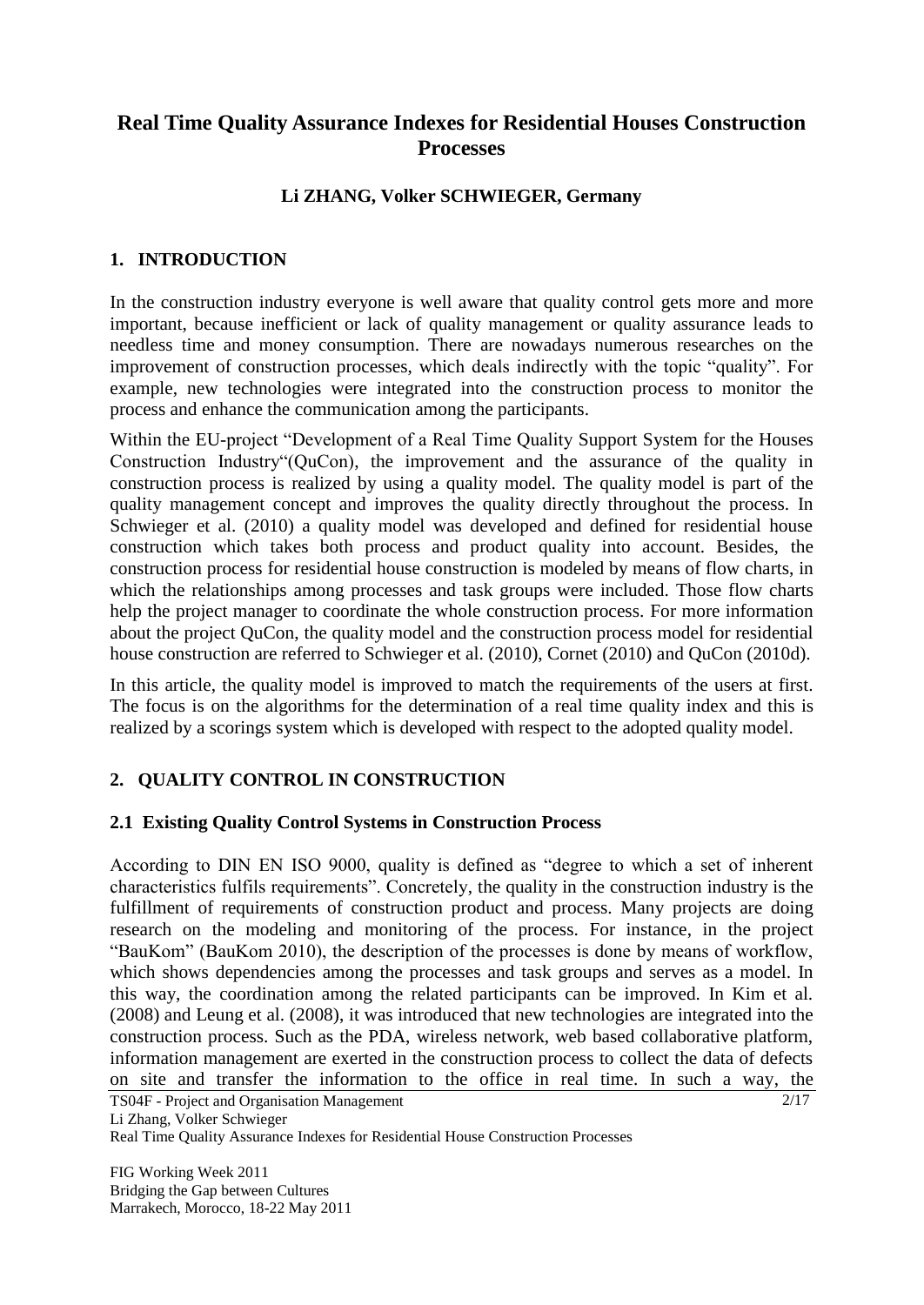communication in the construction process can be enhanced. They focus usually on the improvement of the communication during the process and the quality is improved indirectly. Within the project "CONQUAS 21" in Singapore (BCA 2005), a construction quality assessment system was developed to assure the quality, but only the product quality will be assessed and a quality model is not applied. Hence, none of the projects in the reference list provides a complete quality model for the construction process.

# **2.2 Quality Model in Construction**

The quality model is part of quality management concept. It consists of the quality characteristics which realize the general quality model for the process and product. Moreover, the quality characteristics should match the user's requirement, which means they are application-oriented. Because of the primarily success of quality models in the manufacturing industry, more and more quality models are defined, developed and utilized in different sciences (Schwieger et al. 2010 and Schweitzer & Schwieger 2010).

The quality model can also be applied to improve and assure the quality in construction processes. Within the project QuCon, a quality model for residential houses construction processes was developed and defined at IIGS in Schwieger et al. (2010). Another quality model within construction process was developed also at the IIGS within the project EQuiP (German: Effizienzoptimierung und Qualitätssicherung ingenieurgeodätischer Prozesse im Bauwesen), which is demanded by the DFG (German Research Foundation). For more information is referred to the Berkhahn et al. (2010) and Equip (2010). In contrast to QuCon, Equip focuses on the engineering geodesy processes in civil engineering and the respective quality modeling on parameter level. The QuCon quality model and scoring system should be utilized throughout the whole construction process and the quality is modeled on characteristics level. An overall quality index needs not to be developed within the Equip. In conclusion, it exists until now no real time scoring system regarding the quality model for the whole construction process.

# **2.3 Adopted Quality Model in QuCon**

The developed quality model in Schwieger et al. (2010) contains both process und product related quality characteristics, which describe the "inherent characteristics" of construction processes. Some of the quality characteristics (resources, synchronization and processcorrectness) were eliminated after taking the requirements of the users into consideration, because these characteristics were already considered by checkpoints and construction process model. Hence, the adopted quality model is simple, more practical and applicationoriented. Figure 1 is the basic element of the adopted quality model. The availability shall be equivalent to an overall quality characteristic, which takes all other characteristics into account and it is defined differently in Wiltschko & Kaufmann (2005). In this paper the determination of the availability will be discussed. For more details, especially the complete structure of the quality model and the corresponding reasons for these improvements is referred to QuCon (2010a) and Wengert & Schwieger (2010).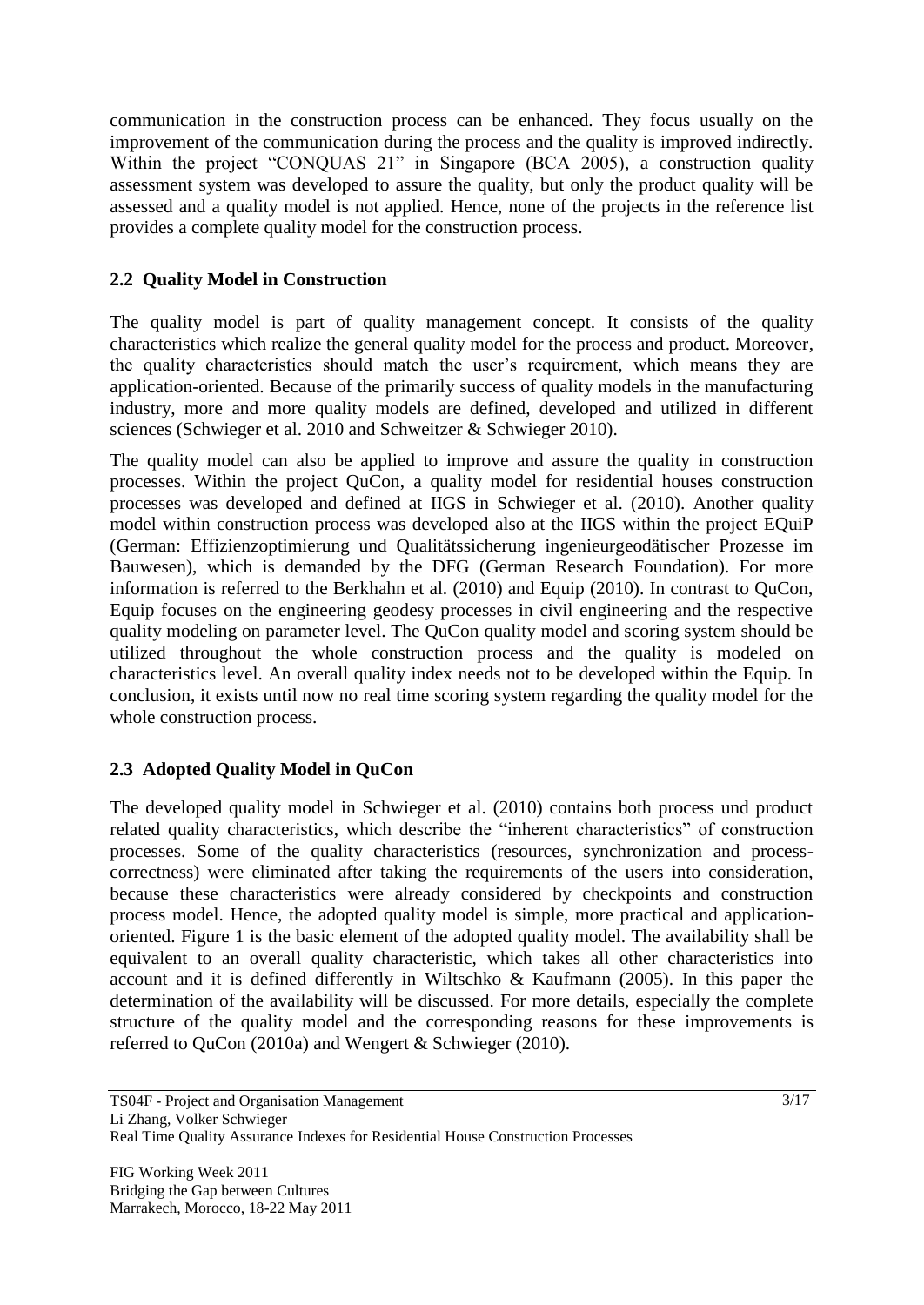

Figure 1: Basic structure of adopted quality model

# **3. REAL TIME QUALITY ASSURANCE INDEXES**

## **3.1 Basic idea**

The so-called "checkpoints" are introduced in Schwieger et al. (2010) as the critical points in the construction processes, which should be checked to avoid damage or financial losses. Because these checkpoints are chronologically integrated in the construction process, they can be used for the calculation of quality indexes in real time. As shown exemplarily in figure 2, the inspector has gone through the checkpoints "site installation" and wants to know the quality index at that point of time.



Figure 2: Sub-process with checkpoints

The necessary information for the determination of quality index is the scores and weighting factors of the checkpoints up to this point of time. It is assumed that J checkpoints have been done up to this point of time (checkpoint J),

TS04F - Project and Organisation Management Li Zhang, Volker Schwieger Real Time Quality Assurance Indexes for Residential House Construction Processes

FIG Working Week 2011 Bridging the Gap between Cultures Marrakech, Morocco, 18-22 May 2011 4/17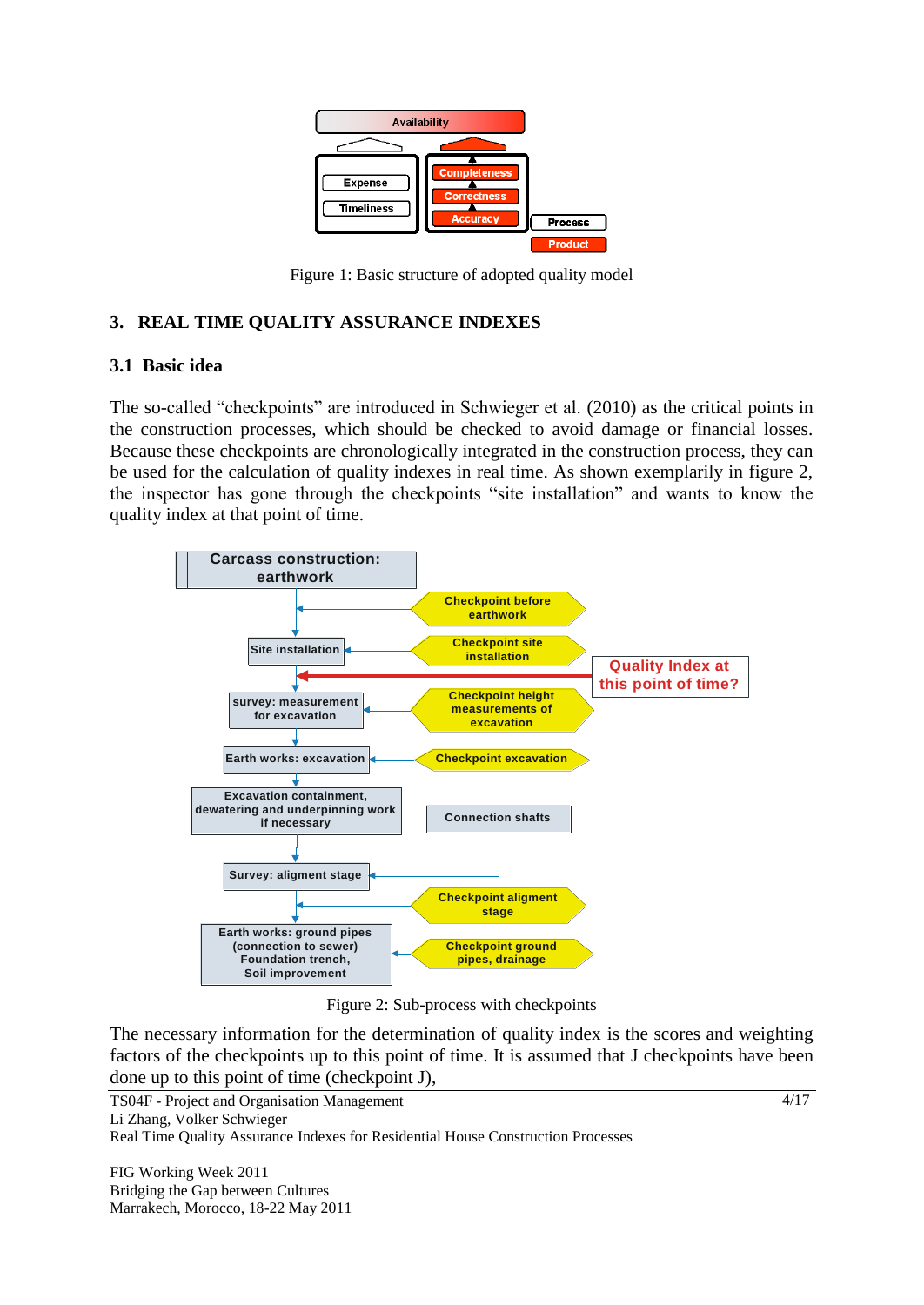- Each checkpoint up to checkpoint J has the score  $S_j$ ,
- Each checkpoint up to checkpoint J has the weighting factor  $W_j$

So the real time quality index up to checkpoint  $JQ_J$  can be calculated as:

$$
Q_{J} = \frac{\sum_{j=1}^{j=J} W_{j} \cdot S_{j}}{\sum_{j=1}^{j=J} W_{j}}
$$
 (1)

It means that the real time quality index  $Q_j$  is dependent on all the scores and weighting factors up to the checkpoint J. *QJ* can be regarded as a weighted mean for the score of checkpoints. In this way, the quality index is independent from the number of checkpoints that have been done (or the stage of the construction process).

The scores and weightings of the checkpoints are inputs for the determination of the real time quality index. In the next sections, the basic elements of the checkpoints will be illustrated and then the determination of the weightings and the scores of checkpoints will be explained.

# **3.2 Element of the checkpoints**

# 3.2.1 Categories and check items

Usually, a construction process has lots of different task groups such as the structural work, carpenter's work, electrical work, painting work etc, which can be called "categories". In practice, there are quality control lists for different categories. In general, those quality control lists are derived from the literature (Metzger 2010, Meyer 1999), the needs and requirements of the contract, standards, guidelines, general recognized code of practice as well as laws. In Metzger (2010), quality control lists of different categories are given for the residential house construction (see table 1).

| 1. Quality control list for earthwork       |
|---------------------------------------------|
| 2. Quality control list for structural work |
|                                             |
| 17. Quality control list for floor covering |

Table 1: Extract of quality control list in residential house construction (Metzger 2010)

Each category contains so-called "check items", which should be checked by the inspector to ensure the quality. In table 2, some check items of the category "structural work" are presented.

# **2. Quality control list for structural work**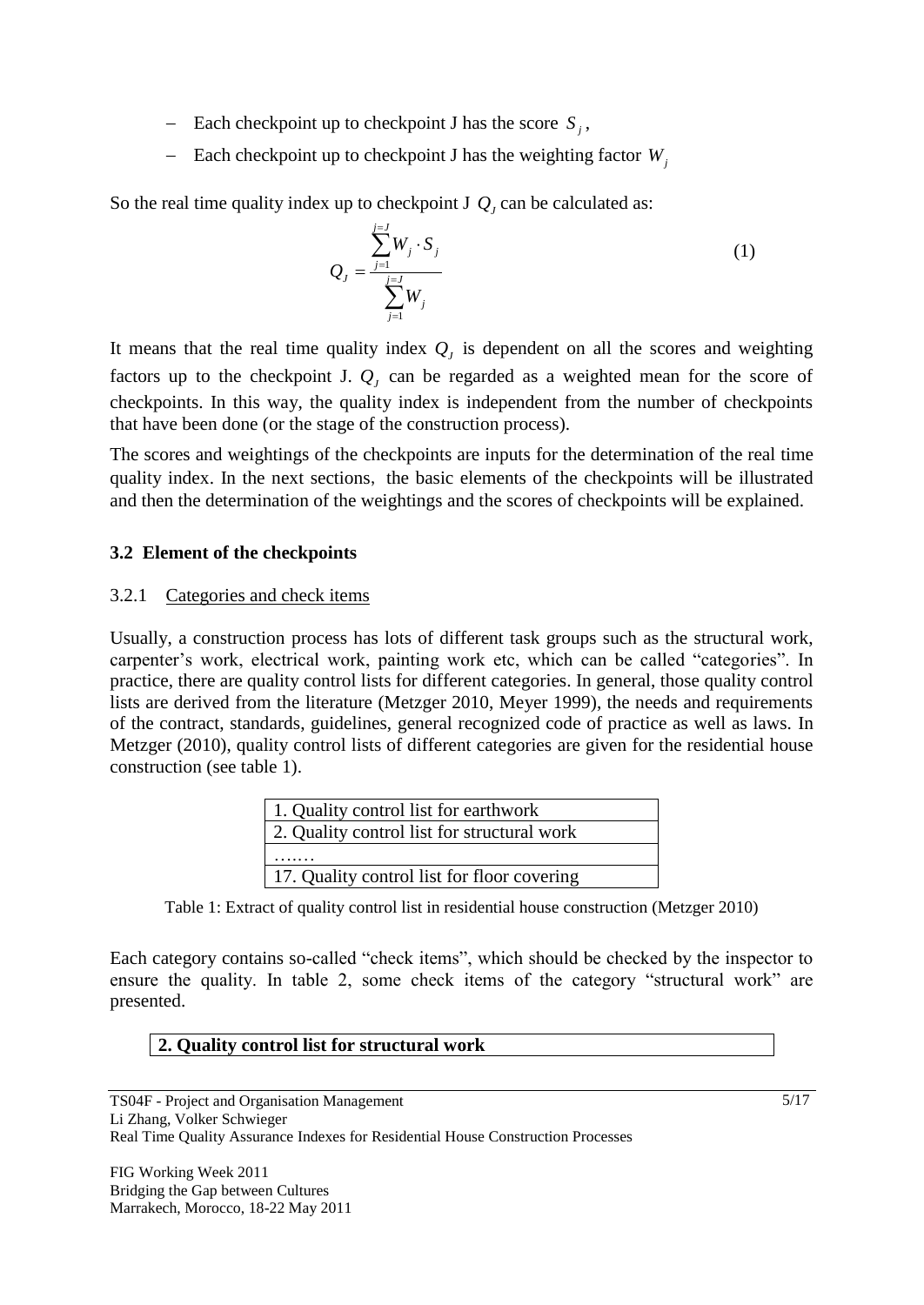- (2.1) Is the site duly secured?
- (2.2) Is the construction sign (also the one for the authority) installed?
- …….
- (2.63) Are the delivered materials (particularly tiles) compared with the statics (pipe density, compressive resistance)?

Table 2: Extract of quality control list: "structural work" (Metzger 2010)

As shown in table 1 and table 2, the categories and the check items can be numbered. For instance, the category "structural work" has the number 2 and the check items (as presented in table 2) are numbered with the format "X.Y". "X" is the number of category and "Y" is the number of the items. For example, first item in the second category "structural work" has the number 2.1. The numbering of check items is necessary and prepared for the checkpoints (see section 3.3). The applied quality control lists in QuCon are mainly based on the Metzger (2010) and extended by the practitioners. They can be defined by the users individually and updated continuously to match the expectations of users and the market.

# 3.2.2 Relationship among the categories, check items, checkpoints and processes



Figure 3: Relationship among the categories, check items, checkpoints and processes

Figure 3 shows the relationship among the checklists, check items and checkpoints as well as the processes. The checkpoints consist of the check items, too. Instead of classification in categories, the check items are chronologically ranged in checkpoints. That means, if the inspection of several check items can be done at the same time, those check items can be then defined as "one checkpoint". Hence, one checkpoint can contain check items that belong to different categories. The checkpoints will be chronologically integrated into the processes. With those the quality can be checked and controlled in real time.

# **3.3 Determination of Weighting Factor for Checkpoints**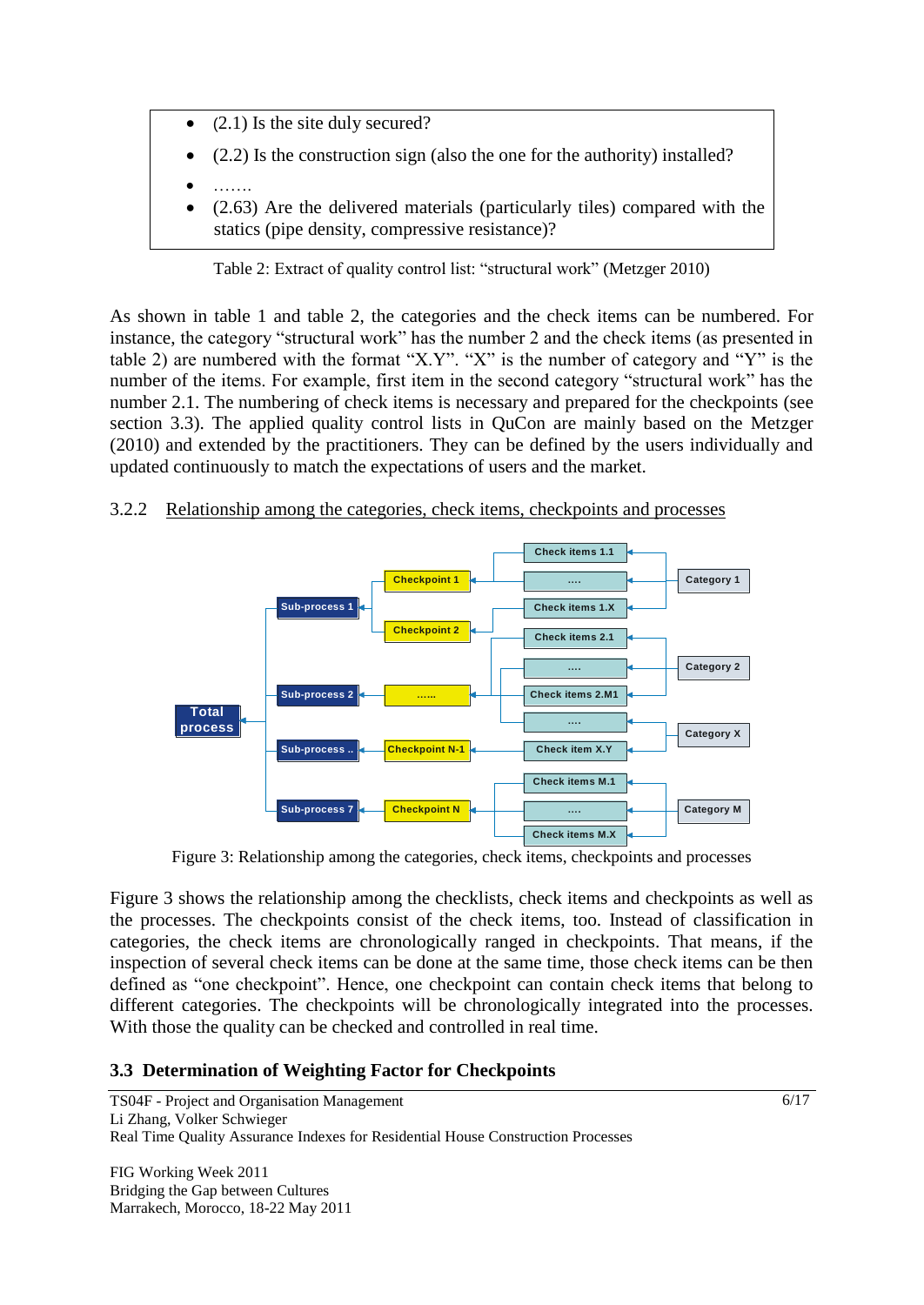# 3.3.1 Weighting factor for categories

Since the check items are the basic elements of the checkpoints, the weighting factor of the checkpoint can be calculated from its check items. The weightings of check items can be determined from the category, which they belong to.

After the discussion with the SMEs, it comes to a decision that the weighting factors shall base on the construction cost. It means that the more one category costs, the higher it will be weighted. The German team has applied this method for the weighting system. The Cyprus team has defined the weighting factor according to the discussion with the Cyprus SMEs. The following table is the final result of the cost analysis of the German team, which shows the cost percentage for each category on average. (For more information about the cost analysis is referred to the QuCon 2010c, DIN 276-1 2008, DIN 276-4 2009, BKI Baukosten 2010).

|    |                       | Category No.   Category Name   Cost Quotient [%] |
|----|-----------------------|--------------------------------------------------|
|    | Earthwork             | 3.6                                              |
|    | Structural Work 31.2  |                                                  |
|    |                       |                                                  |
| 17 | <b>Floor Covering</b> | 4.2                                              |
|    |                       |                                                  |

Table 3: Extract of cost quotients / weighting factors of categories

## 3.3.2 Weighting factor for check items

We assume that all the check items in one category have the same weighting; it means they are of the same importance. The weighting factor for the check items can be named as  $W_{i,m}$  to be differed from that of categories  $W_i$ . So if the category i has the weighting factor  $W_i$  and the total number of its check items is  $M_i$ , then each check item has the weighting of:

$$
W_{i,m} = \frac{W_i}{M_i} \tag{2}
$$

So the weighting factor of one check item depends on the category it belongs to. However, we know that some of the critical activities should be fulfilled, for example the basement wall should be water proofing, the entrance door should be there etc. Those "kill process" or "kill activities" should be more important than the other activities, so that they should theoretically have higher weighting. After discussion with the SMEs and the other partners, it was decided to realize the importance of the kill process by an "alarm function" in the software, which helps the user to solve this problem, since a higher weighting would not reflect the importance enough.

#### 3.3.3 Weighting factor for checkpoints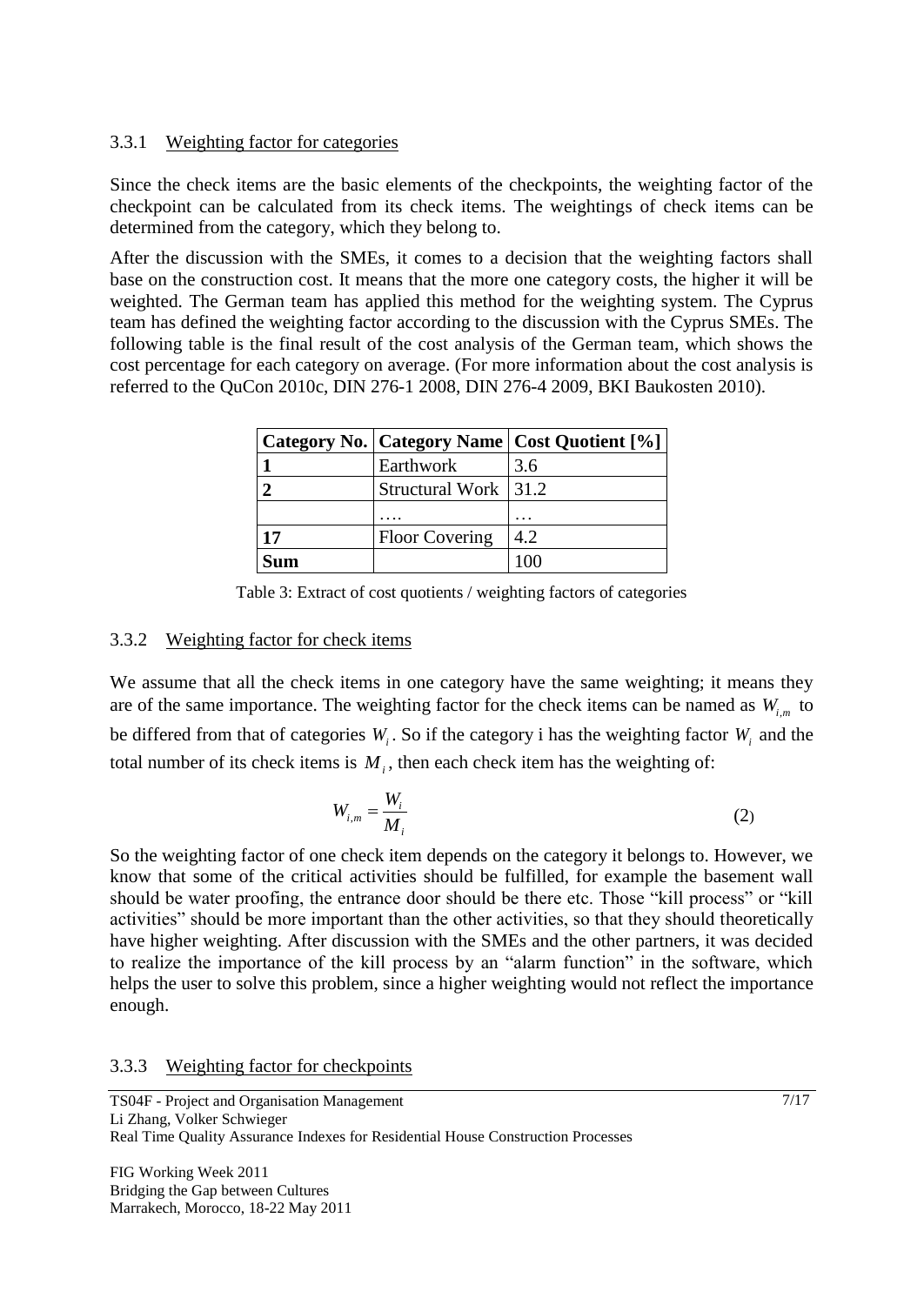The weighting factor of one checkpoint is calculated from its check items. As the check items may belong to different categories, it is assumed that:

- the checkpoint j has  $N_i^j$  check items from the category i,
- the check items in category i have the weighting factor  $W_{i,m}$ ,

then the checkpoint j has the weighting factor 
$$
W_j
$$
:  
\n
$$
W_j = \sum_{i=1}^{i = number\_of\_categories} N_i^j \cdot W_{i,m} = \sum_{i=1}^{i = number\_of\_categories} N_i^j \cdot \frac{W_i}{M_i}
$$
\n(3)

For example: the checkpoint j has

- 5 check items from category 1, the category 1 has the weighting factor 10% and contains 10 check items, and
- 3 check items from category 2, the category 2 has the weighting factor 5% and contains 20 check items,

then the weightings of the checkpoint j can be calculated as  $W_j = 5 \cdot \frac{10\%}{10} + 3 \cdot \frac{5\%}{20} = 5.75\%$  $\frac{0.00}{10} + 3 \cdot \frac{3.00}{20}$  $W_j = 5 \cdot \frac{10\%}{10} + 3 \cdot \frac{5\%}{20} = 5.75\%$ .

## **3.4 Concept of the Scoring System**

## 3.4.1 Scoring of check items

Not only the weighting but also the scoring of checkpoints is based on the check items, because the check items are scored directly during the inspection. "The scoring scales are defined from 1 to 5: score 1 represents a fail to pass standard/specification's threshold; score 2 is the threshold; scores 3 to 4 will have a check-specific range of values and finally score 5 will be the maximum quality score" (QuCon 2010b).

There are different types of check: visual, functional and measurable check. The numerical threshold can be clearly defined for the measurable check according to the standards, as the visual and functional check can only be evaluated as "fail" or "pass". Hence, for the measurable check the score 1 to 5 is possible and for the visual and functional check items only the score 1 or 5 is possible. In the second case, 1 stands for failure and 5 stands for pass.

# 3.4.2 Scoring and weighting factor step by step

In the next sections, the algorithms for the scoring of checkpoints will be explained step by step. Before the details are presented, an overview of this scoring system is shown in figure 4. First of all, the check items of each checkpoint will be classified according to their characteristics. According to the product related characteristics, all the check items will be separated in 3 families: check items for the completeness, for correctness and for accuracy. The characteristic accuracy is only suitable for the geodetic measurement. The check items can be scored according to the method, which has been described in the section 3.4.1 (step 1).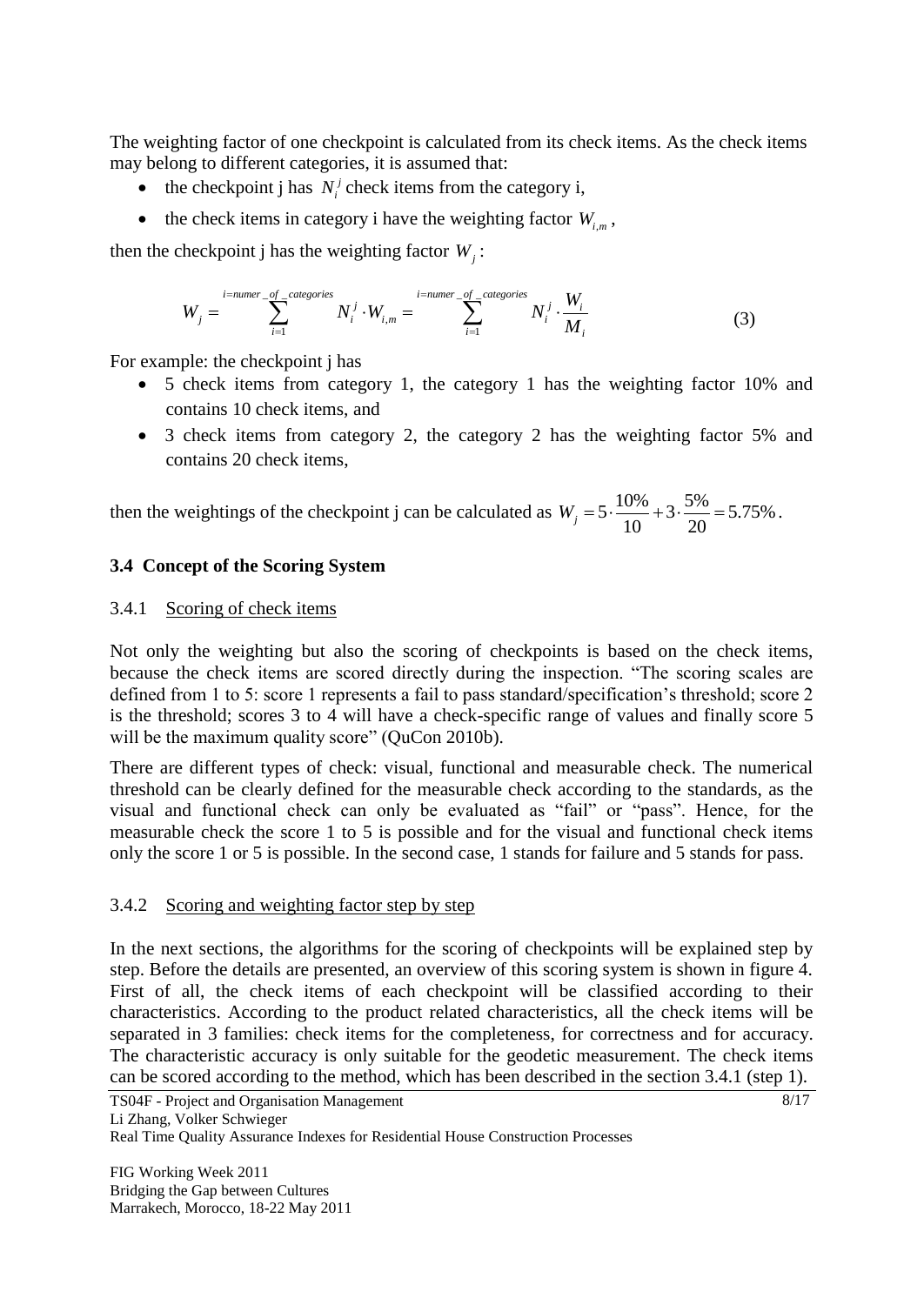On one hand the score of the product related characteristics can be determined on the basis of the check items' score; on the other hand the score of the process related characteristics expense and timeliness (compare figure 1) can be calculated from the planned and actual expense as well as the time consumption. Since the algorithms for the scoring of the product and process related quality characteristics are different, they will be explained separately (step2).

For the next step, we can determine not only general scores for product and process related characteristics separately, but also one overall score, which takes both of them into account. This will be the score of one checkpoint (step3).



Figure 4: Concept of scoring system for one checkpoint

# **3.5 Scoring of Quality Characteristics**

3.5.1 Scoring of product related quality characteristics

| <b>Items &amp; Score</b> | Visual          | <b>Functional</b> | <b>Measurable</b> |
|--------------------------|-----------------|-------------------|-------------------|
| <b>Completeness</b>      | $j.1$ (1 or 5), | j.2 (1 or 5),     | j.4 (1 to 5),     |
| <b>Correctness</b>       | j.3 (1 or 5),   | j.7 (1 or 5),     | $j.6$ (1 to 5),   |
| <b>Accuracy</b>          | .               |                   | j.5 (1 to 5),     |

Table 4: Classification of check items

As presented in table 4, the check items of one checkpoint should be at first classified into completeness, correctness and accuracy. Secondly, those check items should be classified into visual check, measurable check and functional check in order to fix the score scale. It is assumed that: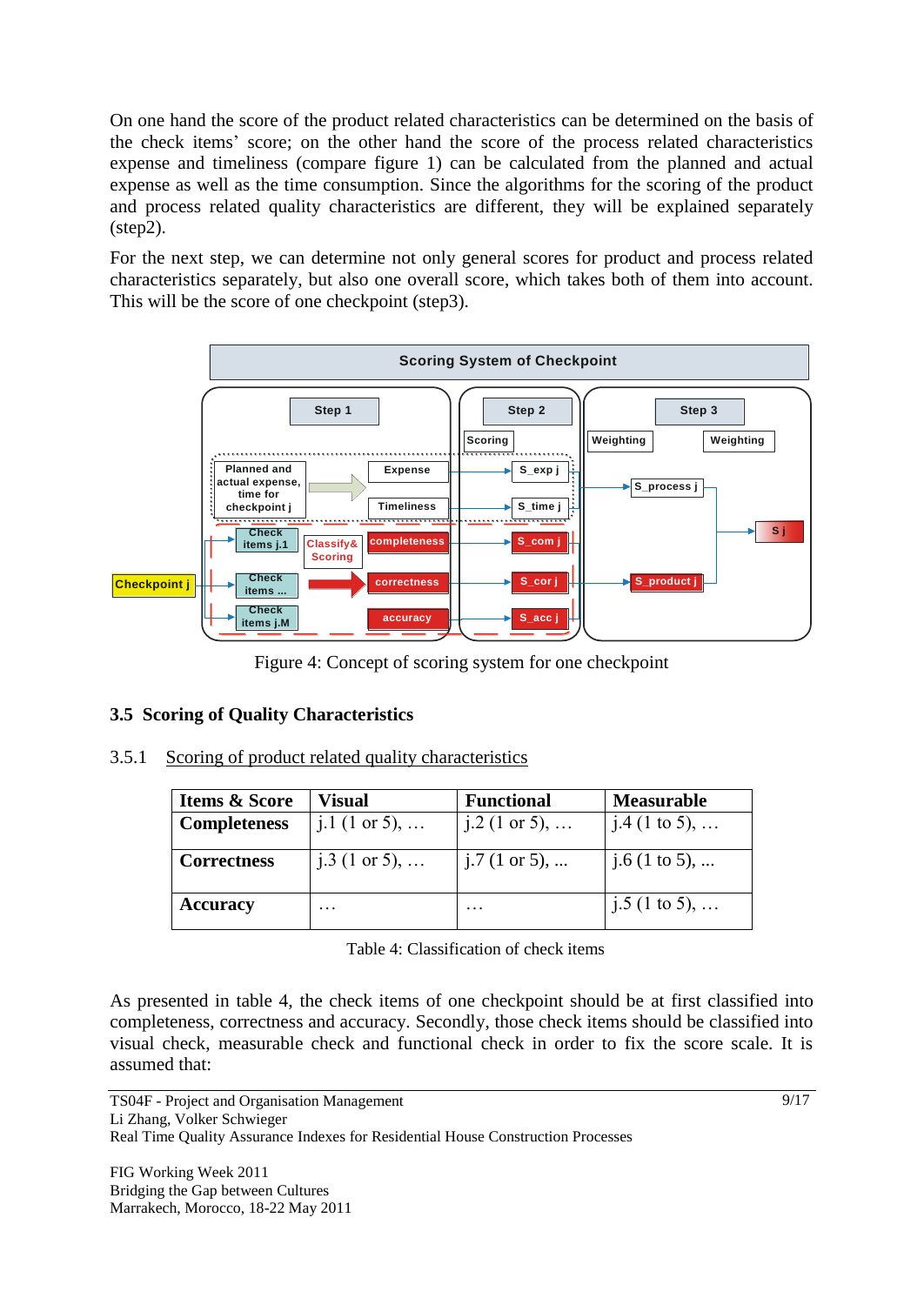- $\bullet$   $S_{n,j}^{com}, S_n^{co}$  $S_{n,j}^{cor}$  and  $S_{n,j}^{av}$  $S_{n,j}^{acc}$  are the scores of **check items** (in checkpoint j) for completeness, correctness, accuracy, they are between 1 and 5, they will be input by the inspector during the site inspection
- $W_{n,j}^{com}$ ,  $W_{n,j}^{cor}$  and  $W_{n,j}^{acc}$  are the weighting factors of **check items** (in checkpoint j) for completeness, correctness, accuracy, they can be calculated as  $W_{i,m}$  according to the equation (2), that means:

$$
W_{i,m} = \begin{cases} W_{n,j}^{com} & \text{if the check item measures the completeness} \\ W_{n,j}^{cor} & \text{if the check item measures the correctness} \\ W_{n,j}^{acc} & \text{if the check item measures the accuracy} \end{cases}
$$
 (4)

- $N_j^{com}$ ,  $N_j^{cor}$  and  $N_j^{acc}$  are the total numbers of the check items for completeness, correctness and accuracy in the checkpoint j
- $\bullet$  *S*<sup>*com*</sup>  $S_j^{com}$  ,  $S_j^{cor}$  $S_j^{cor}$  and  $S_j^{acc}$ *j S* are the product related quality score of **checkpoint j (**between 1 and 5), they will be determined in the scoring system after the equation (5) to (7):

$$
S_j^{com} = \frac{\sum_{n=1}^{n=N_j^{com}} W_{n,j}^{com} \cdot S_{n,j}^{com}}{\sum_{n=1}^{N_j^{com}} W_{n,j}^{com}}
$$
(5)

$$
S_j^{cor} = \frac{\sum_{n=1}^{n=N_j^{cor}} W_{n,j}^{cor} \cdot S_{n,j}^{cor}}{\sum_{n=1}^{n=N_j^{cor}} W_{n,j}^{cor}}
$$
(6)

$$
S_j^{acc} = \frac{\sum_{n=1}^{n=N_j^{acc}} W_{n,j}^{acc} \cdot S_{n,j}^{acc}}{\sum_{n=1}^{N_j^{acc}} W_{n,j}^{acc}}
$$
(7)

#### 3.5.2 Determination of score for process related quality characteristics

In the last section, the scores of product related quality characteristics of one checkpoint were determined. As shown in figure 5, the score of product related quality characteristics expense and timeliness can be determined by the comparison of actual and planned expense and time consumption: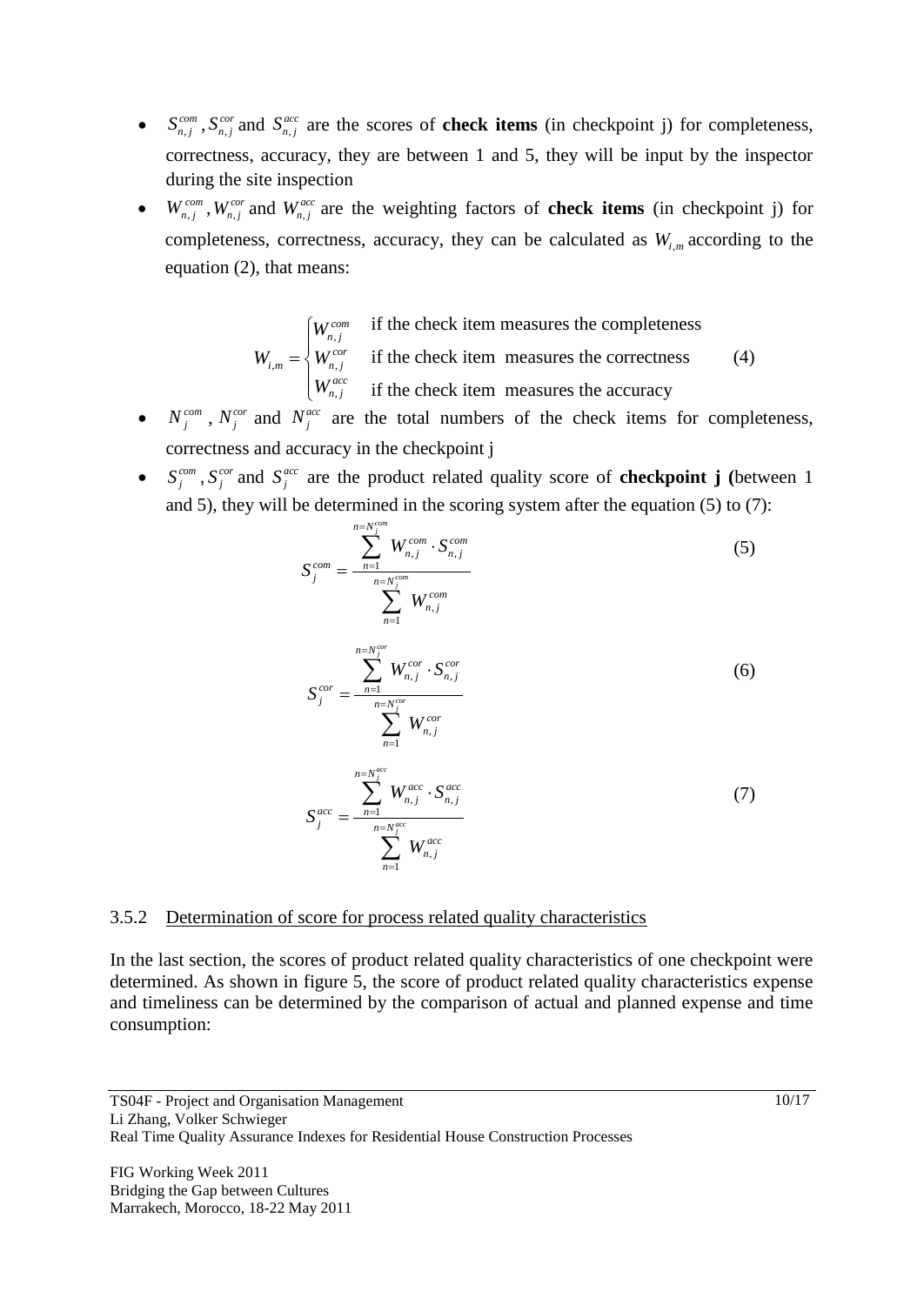$$
S_j^{\exp} = \frac{E_j^b}{E_j^a} \tag{8}
$$

$$
S_j^{time} = \frac{T_j^b}{T_j^a} \tag{9}
$$

- $E_j^a$  is the actual expense and  $E_j^b$  is the budget between checkpoint j-1 and j
- $T_j^a$  is the actual time consumption and  $T_j^b$  is the planned time consumption between checkpoint j-1 and j

As the difference between actual and planned expense and time consumption should not be very large, the  $S_i^{\text{exp}}$  $S_j^{\text{exp}}$  and  $S_j^{\text{time}}$  $S_j^{\text{time}}$  will be around 1. The bigger they are, the better is the quality. This is the same for the product related characteristics (compare section 3.5.2)

#### 3.5.3 Determination of overall quality index

#### *Weightings of quality characteristics*

Instead of scores of quality characteristics, it is practical and important for the user to have an overall quality index as an overview. According to the adopted quality model (see figure 1), the availability can be regarded as an overall quality index, which takes both product and process characteristics into consideration. As shown in figure 4, the weighting and score of each other characteristic are necessary for determination of the availability. Besides, the scores of product characteristics are between 1 and 5, but the scores of the process characteristics are around 1. For this reason, the score of product characteristics should be divided by 5, so that they are also around 1. The generic score availability can be calculated as:<br>  $S_j^{com}$ <br>  $\frac{S_j^{com}}{I} \cdot W_i^{com} + \frac{S_j^{cor}}{I} \cdot W_i^{cor} + \frac{S_j^{acc}}{I} \cdot W_i^{acc} + S_i^{exp} \cdot W_i^{exp} + S_i^{time} \cdot W_i^{time}$  (10) as:  $\sum_{i=1}^{com} S_i^{cor}$  *s*  $S_i^{acc}$ 

exp exp exp 5 5 5 *j j j com cor acc time time j j j j j j j ava <sup>j</sup> com cor acc time j j j j j W W W S W S W S W W W W W* (10)

- $S_i^{com}$  $S_j^{com}$ ,  $S_j^{cor}$  and  $S_j^{acc}$  are the scores of product characteristics, they are normalized (divided by 5),  $S_i^{\text{exp}}$  $S_j^{\text{exp}}$   $S_j^{\text{time}}$  are the scores of process characteristics
- $W_j^{com}$ ,  $W_j^{cor}$ ,  $W_j^{acc}$ ,  $W_j^{exp}$  and  $W_j^{time}$  are the weightings of the quality characteristics, those for the product related quality characteristics are defined as:

$$
W_j^{com} = \frac{\sum_{n=N_j^{com}}^{n=N_j^{com}} W_{n,j}^{com}}{\sum_{n=1}^{N_j^{com}} W_{n,j}^{com} + \sum_{n=1}^{N_j^{cor}} W_{n,j}^{cor} + \sum_{n=1}^{N_j^{acc}} W_{n,j}^{acc}}
$$
(11)

TS04F - Project and Organisation Management Li Zhang, Volker Schwieger Real Time Quality Assurance Indexes for Residential House Construction Processes

FIG Working Week 2011 Bridging the Gap between Cultures Marrakech, Morocco, 18-22 May 2011 11/17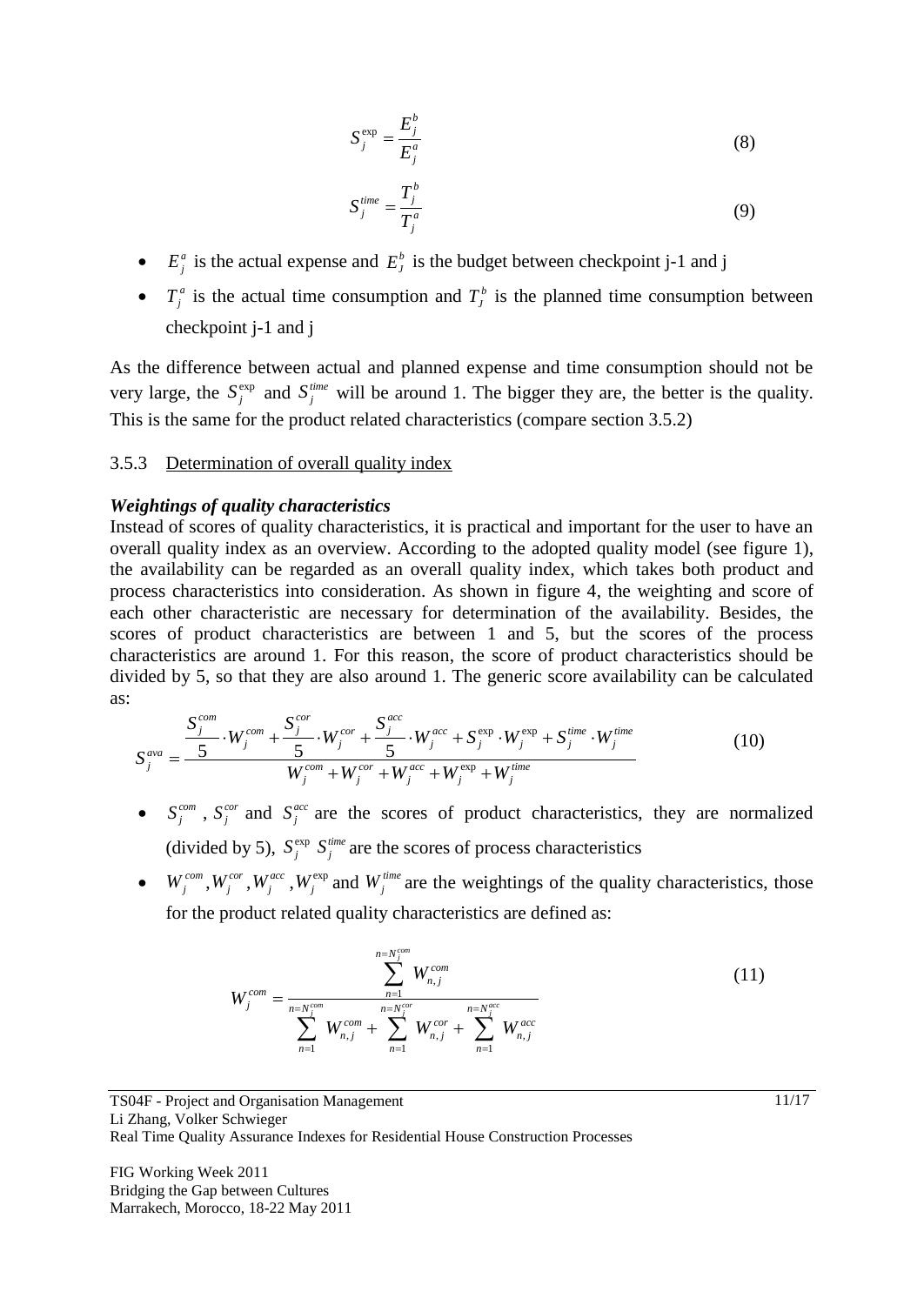$$
W_j^{cor} = \frac{\sum_{n=1}^{n=N_j^{cor}} W_{n,j}^{cor}}{\sum_{n=1}^{n=N_j^{com}} W_{n,j}^{com} + \sum_{n=1}^{n=N_j^{cor}} W_{n,j}^{cor} + \sum_{n=1}^{n=N_j^{acc}} W_{n,j}^{acc}}
$$
(12)  

$$
W_j^{acc} = \frac{\sum_{n=N_j^{cor}}^{n=N_j^{acc}} W_{n,j}^{acc}}{\sum_{n=1}^{n=N_j^{cor}} W_{n,j}^{acc} + \sum_{n=1}^{n=N_j^{acc}} W_{n,j}^{acc}}
$$
(13)

The weightings of the product characteristics depend on their percentage of the check items. They are different from checkpoint to checkpoint. But their sum is constant:  $W_j^{com} + W_j^{cor} + W_j^{acc} = 1$ .

The weightings  $W_j^{\text{exp}}$  and  $W_j^{\text{time}}$  can be defined by the users, because each user has his own opinion of the importance of the expense and timeliness compared to the product characteristics. The score gives the users just an overview of the quality, so it is no problem if the weighting factors are different from user to user or from the company to company. We propose for  $W_j^{\text{exp}} = W_j^{\text{time}} = 0.5$  (so that  $W_j^{\text{exp}} + W_j^{\text{time}} = 1$ ) to make the same weighting for product and process related characteristics.

#### *Determination of separate quality index for product and process*

Two separate scores for the process and product related characteristics should be given considering the requirements of the SMEs.

*Product related overall score of checkpoint j:*

$$
S_j^{product} = \frac{S_j^{com}}{1} \cdot W_j^{com} + \frac{S_j^{cor}}{5} \cdot W_j^{cor} + \frac{S_j^{acc}}{5} \cdot W_j^{acc}
$$
\n
$$
S_j^{product} = \frac{5}{W_j^{com} + W_j^{cor} + W_j^{acc}}
$$
\n
$$
(14)
$$

since  $W_j^{com} + W_j^{cor} + W_j^{acc} = 1$ , it can be implied to:<br>  $S_j^{product} = \frac{S_j^{com}}{i} \cdot W_j^{com} + \frac{S_j^{cor}}{i} \cdot W_j^{cor} + \frac{S_j^{acc}}{i}$ 

$$
S_j^{product} = \frac{S_j^{com}}{5} \cdot W_j^{com} + \frac{S_j^{cor}}{5} \cdot W_j^{cor} + \frac{S_j^{acc}}{5} \cdot W_j^{acc}
$$
 (15)

*Process related overall score of checkpoint j:*

$$
S_j^{process} = \frac{S_j^{\exp} \cdot W_j^{\exp} + S_j^{\text{time}} \cdot W_j^{\text{time}}}{W_j^{\exp} + W_j^{\text{time}}}
$$
(16)

In this way, each checkpoint has one general quality score  $S_i^{ava}$  $S_j^{\text{ava}}$ , one quality score for the product *product*  $S_j^{\text{product}}$  and one for the  $S_j^{\text{process}}$  $S_j^{process}$  process. As the score of availability  $S_j^{ava}$  $S_j^{ava}$  is an overall

Real Time Quality Assurance Indexes for Residential House Construction Processes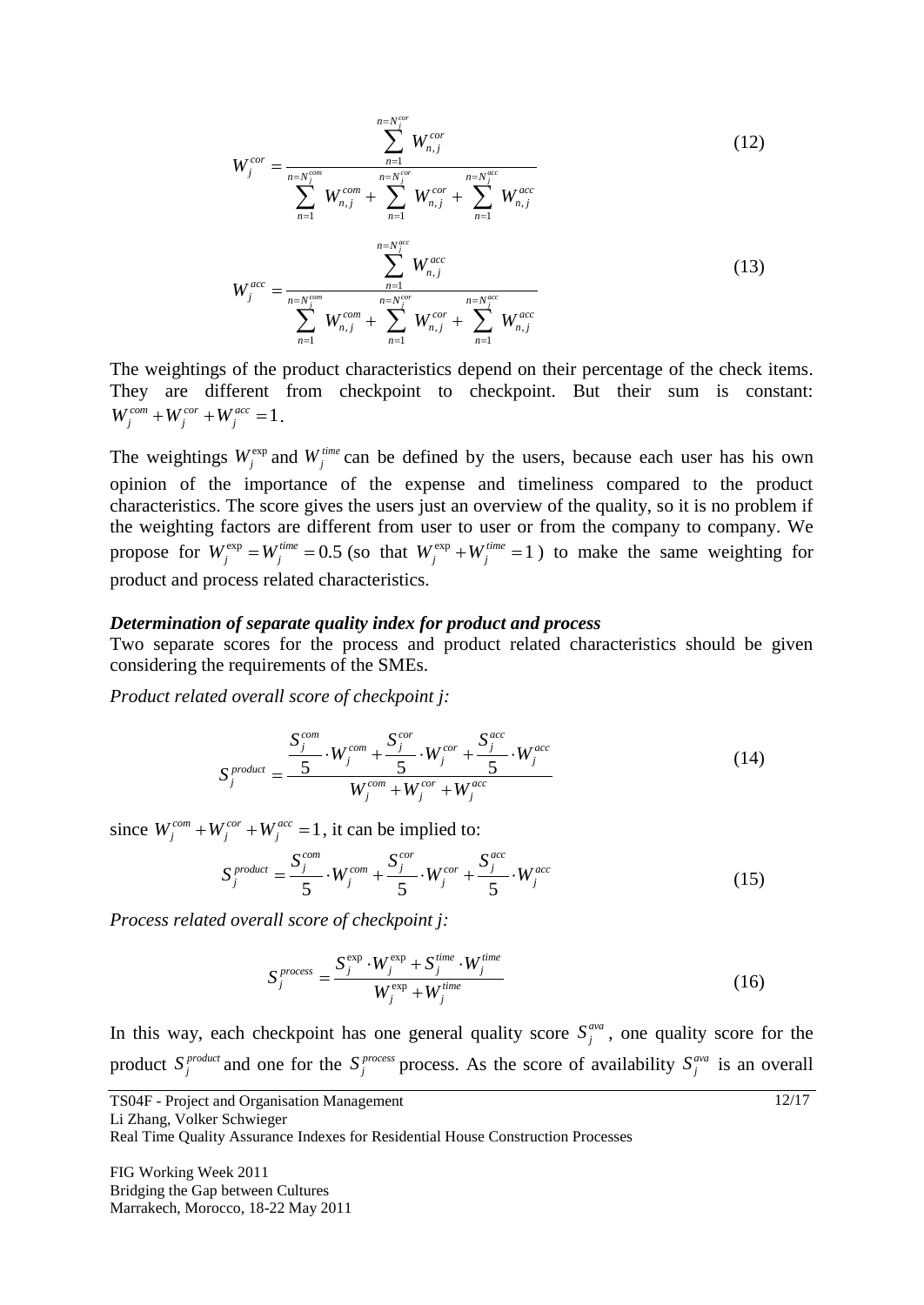quality index of checkpoint j, it is equivalent to the score of checkpoint j  $S_j$  in equation (1). As shown in figure 5 and equation (1), each checkpoint has a score  $S_j$ , they should be weighted to determine the real time quality index  $Q_j$ . Additionally, if the checkpoint j is the last checkpoint in the whole construction process, then the  $Q<sub>J</sub>$  is the quality index for total process and final product (the house).

To summarize, as presented in figure 5, by using the checkpoints the construction process will be closely combined with the scoring system. The user/ inspector can score the check items within the checkpoints on site and put the planned and actual expense and time consumption in the system, and then the scoring system can run automatically. After the scoring, the alarm will be shown by the failure of the "kill process" and the most important output is the real time quality index  $Q<sub>J</sub>$ , and then the project manager can go back to the general score of the checkpoint  $S_j$  and to the process and product related scores  $S_j^{process}$  $S_j^{process}$  and  $S_j^{product}$  $S_j^{product}$ . Using the alarm function and the scoring system, the reasonable and necessary action can be carried out. By this means the quality of the construction can be improved and assured in real time.



Figure 5: Construction process and scoring system

TS04F - Project and Organisation Management Li Zhang, Volker Schwieger Real Time Quality Assurance Indexes for Residential House Construction Processes

FIG Working Week 2011 Bridging the Gap between Cultures Marrakech, Morocco, 18-22 May 2011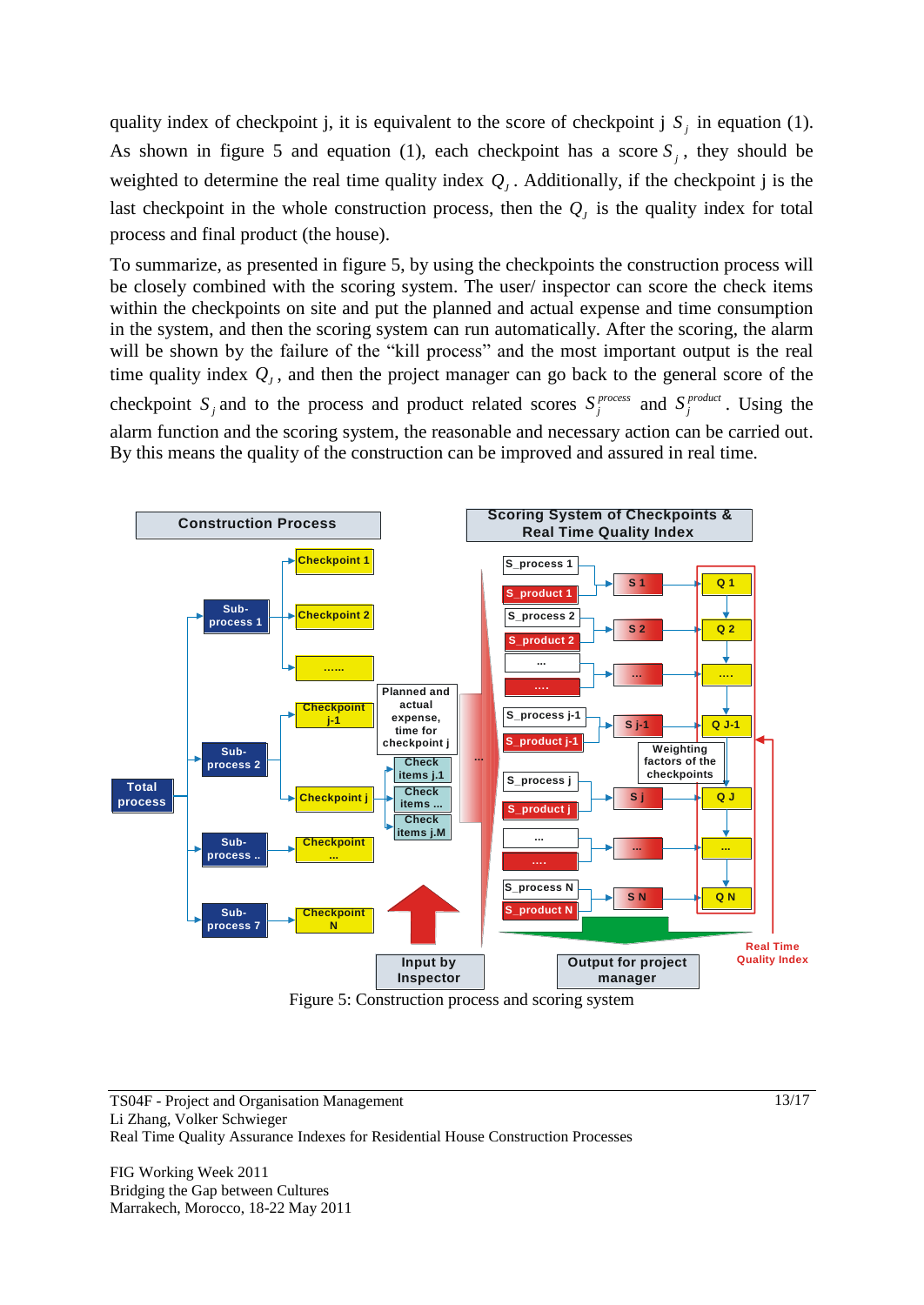# **4. CONCLUSION AND OUTLOOK**

Within this paper, an adopted quality model for the residential house is defined and an algorithm for the determination of the real time quality index is described with respect to this adopted quality model. The construction process model serves an overview for the project manager in the software, which will be developed. The checkpoints that contain concrete check items enable the users to document the current project state on site. With this input, the scoring system will run automatically. The results are the real time quality indexes, which will be reported and visualized for the users. The reasonable decision and remediation can be carried out, because the quality of the construction can be documented, checked and accessed in a simple and fast manner, so that it can be improved and assured in real time.

The integration of construction process model into the software was realized by the project partner Synectics. They are proceeding with the implementation of quality scoring system at the moment. The system is web based and the German and Cyprus team as well as the SMEs are going to test the prototype of this system on the web server.

Within the project "CONQUAS 21", different weighting factors are defined for different building types. Similarly, the developed QuCon scoring system is not restricted on the residential house. It can be also applied on the other construction processes, such as highbuilding, road construction etc. But some adaptations, such as the construction process model, the checkpoints as well as the check items should be correspondingly matched. The quality characteristics can also be fitted to the new construction process, if necessary.

In the future, the checkpoints and check items as well as their weighting factors should be continuously upgraded by the feedback from the end users. Furthermore, many quality checks are based on the contract, generally recognized codes of practice, laws and specially the generally accepted standards, such as ISO, EN and DIN standards. For example in "CONQUAS 21", the minimum standards for each construction component are given. GAEB (2010) gives also lists of the standards (most of them are DIN standards), which are classified according to the categories. Many relevant standards in the housing construction can be found in the project deliverable (QuCon 2009a, 2009b, 2010c). But the collection of all standards is not accomplished in QuCon, because it exceeds already the scope of this project. However, it will be helpful for the users, if the "minimum" standards can be derived from the discussion with the end users, the developers, consultants as well as contractors etc. It may be a massive, challenging but meaningful work for the future. In one word, the system needs strong and continuous feedback, experience, suggestions from exporters and the users in order to match their expectations and have better performance.

# **ACKNOWLEDGEMENT**

The investigations published in this article are granted by the AIF (German Federation of Industrial Research Associations) under the sign AIF No 14 EN/1. Therefore the authors cordial thank the funding agency.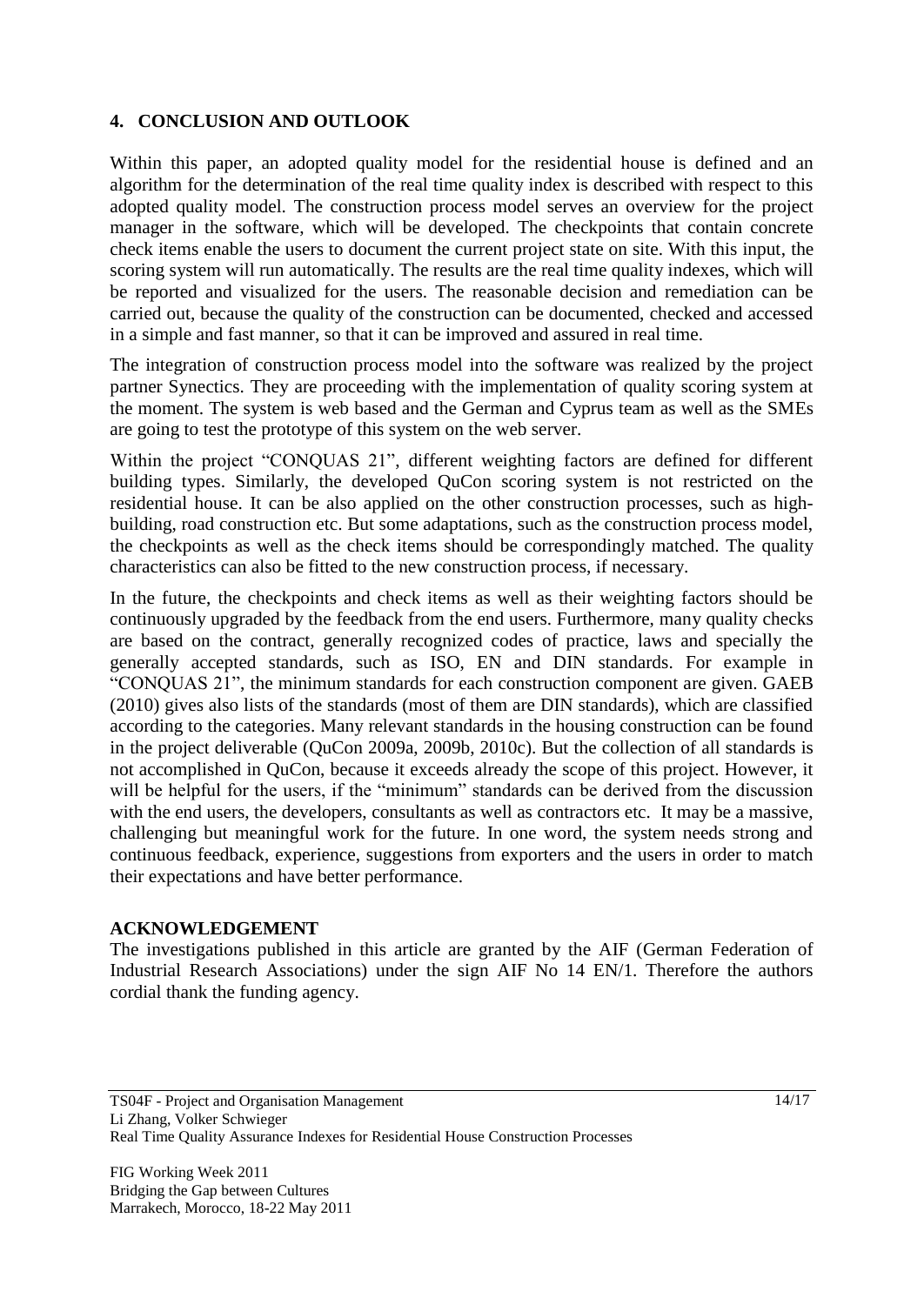## **REFERENCES**

- BAUKOM (2010): Homepage of project BauKom: http://www.baukom-online.de/. Last accessed: November 2010.
- BCA (2005): CONQUAS the BCA Construction Quality Assessment System. Sixth Edition. Building and Construction Authority, Singapore.
- BERKHAHN, V., BERNER, F., KUTTERER, H., SCHWIEGER, V., HIRSCHNER, J., REHR, I., RINKE, N., SCHWEIZER, J. (2010): Effizienzoptimierung und Qualitätssicherung Ingenieurgeodätischer Prozesse im Hochbau, Bauingenieur Nr. 85, Heft 11/2010, S. 491-501, 2010.
- BKI BAUKOSTEN (2010): BKI BAUKOSTEN Teil 1 statische Kostenkennwerte für Gebäude. Baukosteninformationszentrum Deutscher Architektenkammern GmbH -BKI-, Stuttgart.
- CORNET (2010): Homepage of EU-Cornet programme: [http://www.cornet-era.net.](http://www.cornet-era.net/) Last accessed: November 2010.
- DIN 276-1 (2008): Building costs- Part 1: Building construction. Normenausschuss im Bauwesen (NABau) im DIN (Deutsches Institut für Normung e.V.), Beuth Verlag GmbH.
- DIN 276-4 (2009): Building costs- Part 4: Civil construction. Normenausschuss im Bauwesen im DIN (Deutsches Institut für Normung e.V.), Beuth Verlag GmbH.
- DIN EN ISO 9000 (2005): Quality management systems- Fundamentals and vocabulary, Trilingual version. Normenausschuss Qualitätsmanagement, Statistik und Zertifizierungsgrundlagen (NQSZ) im DIN(Deutsches Institut für Normung e.V.), Beuth Verlag GmbH.
- EQUIP (2010): Homepage of project EQuiP: http://www.gih.unihannover.de/equip/index.html. Last accessed: November 2010.
- GAEB(2010): Übersicht der in STLB-Bau zitierten Normen, Vorschriften und technischen Regeln (LB-bezogen). Aufgestellt von Gemeinsamer Ausschuss Elektronik im Bauwesen(GAEB) in Verbindung mit der Dr. Schiller& Partner GmbH-Dynamische BauDaten. Herausgaben vom DIN (Deutsches Institut für Normung e.V.).
- KIM, S.Y., OH, .W.S., CHO, K.Y., SEO, W.J. (2008): A PDA and wireless web-integrated system for quality inspection and defect management of apartment projects. Automation in Construction, 17, pp. 163-179.
- LEUNG, S., MAK, S., LEE, L.P.B (2008). Using a real-time integrated communication system to monitor the progress and quality of construction works. Automation in Construction, 17, pp. 749-757.
- METZGER, B. (2010): Bauherren-Handbuch. Schlüsselfertig bauen vom Architektenhaus bis zum Bauträgerobjekt. 9. erweiterte und ergänzte Ausgabe. Rudolf Haufe Verlag GmbH & Co. KG, Planegg/München.
- MEYER, R. (1999): Das selbst gebaute Haus: Innenausbau. Eigenleistung vom Keller bis zum Dach. Eberhard Blottner Verlag GmbH & Co. KG, Taunusstein.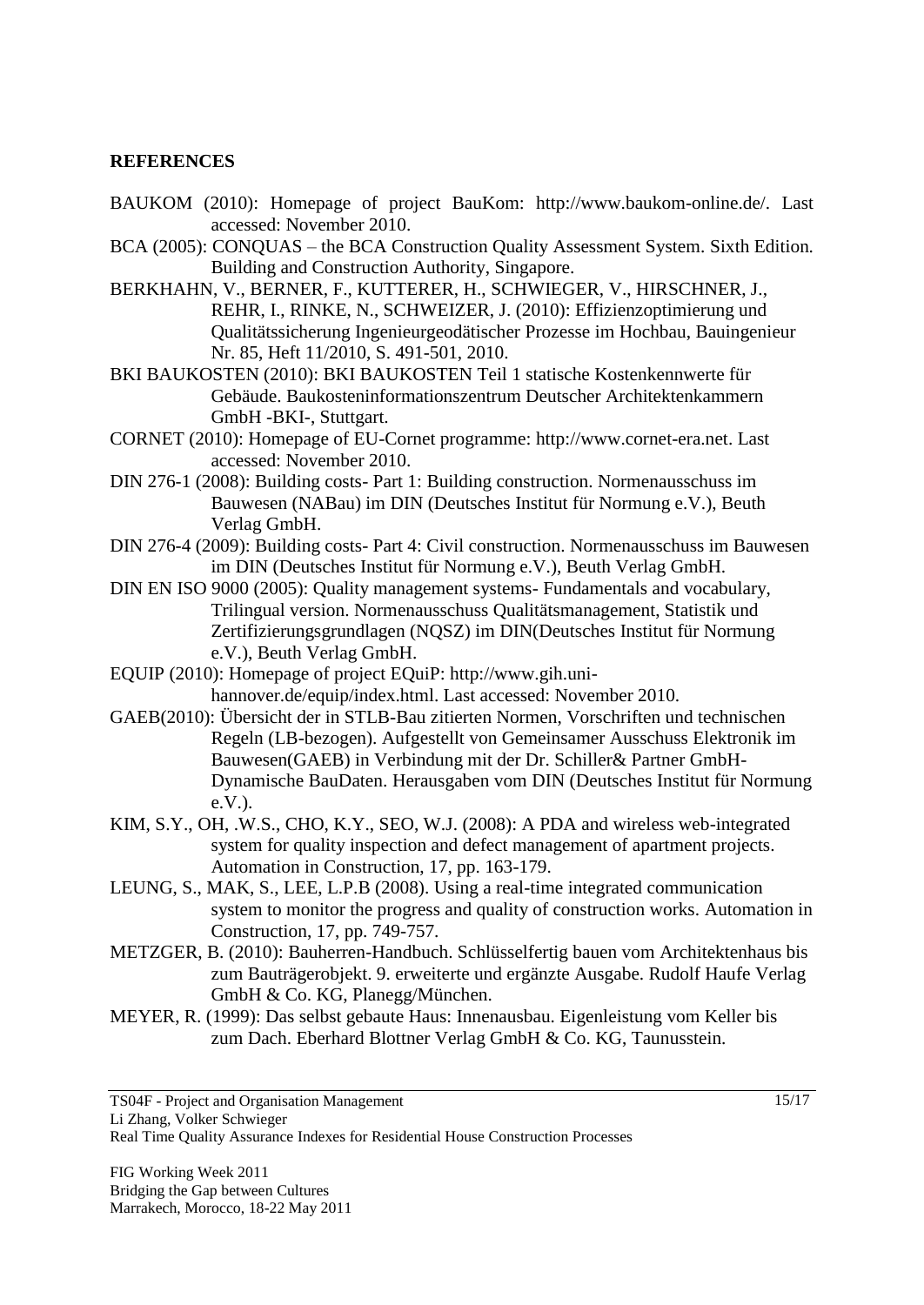- QUCON (2009a): Analysis of Available Quality Criteria, Parameters as well as Quality Assurance Indexes. QuCon Deliverable D2.1, Stuttgart, September 2009, unpublished.
- QUCON (2009b): Definition of processes inherent quality model and respective parameters. QuCon Deliverable D2.2, Stuttgart, December 2009, unpublished.
- QUCON (2010a): Report on Quality Measurement and Analysis Methods. QuCon Deliverable D2.3, Stuttgart, July 2010, unpublished.
- QUCON (2010b): Report on Quality Experiments, Their Analysis and Results. QuCon Deliverable D3.2, Nicosia, August 2010, unpublished.
- QUCON (2010c): Report on Algorithms for Quality Assurance Indexes in Real Time. QuCon Deliverable D2.4, Stuttgart, November 2010, unpublished.
- QUCON (2010d): [http://www.synecticsconsulting.com/QuCON/QuCON-About.html.](http://www.synecticsconsulting.com/QuCON/QuCON-About.html) Last accessed: November, 2010.
- SCHWEIZER, J., SCHWIEGER, V. (2010): Modeling of Quality for Engineering Geodesy Process in Building Construction Processes. Journal of Applied Geodesy, Walter de Gruyter (submitted)
- SCHWIEGER, V., ZHANG, L. WENGERT, M. (2010): A Quality Model for Residential Houses Construction Processes. XXIV FIG International Congress, Sydney, Australia, 11.-16. April 2010.
- WENGERT, M., SCHWIEGER, V. (2010): Ein Qualitätsmodell für Wohnhausbauprozesse. 16. Internationaler Ingenieurvermessungskurs, Munich, 23.-27. February 2010.
- WILTSCHKO, T., KAUFMANN, T. (2005): Quality assured road information for ITSapplications – the quality concept of EuroRoadS. Proceedings on 12th World Congress and Exhibition on Intelligent Transport Systems and Services. San Francisco, 6-10 November 2005.

# **BIOGRAPHICAL NOTES**

## Prof. Dr.-Ing. habil. **Volker Schwieger**

- 1983 1989 Studies of Geodesy in Hannover
- 1989 Dipl.-Ing. Geodesy (University of Hannover)
- 1998 Dr.-Ing. Geodesy (University of Hannover)
- 2004 Habilitation (University of Stuttgart)
- 2010 Professor and Head of Institute of Engineering Geodesy, University of Stuttgart

# Dipl.-Ing. **Li Zhang**

| $2002 - 2003$ | Studies of Geodesy in China (University of Wuhan)       |
|---------------|---------------------------------------------------------|
| $2004 - 2009$ | Studies of Geodesy in Germany (University of Stuttgart) |
| 2009          | Research Associate at Institute of Engineering Geodesy, |
|               | University of Stuttgart                                 |
|               |                                                         |